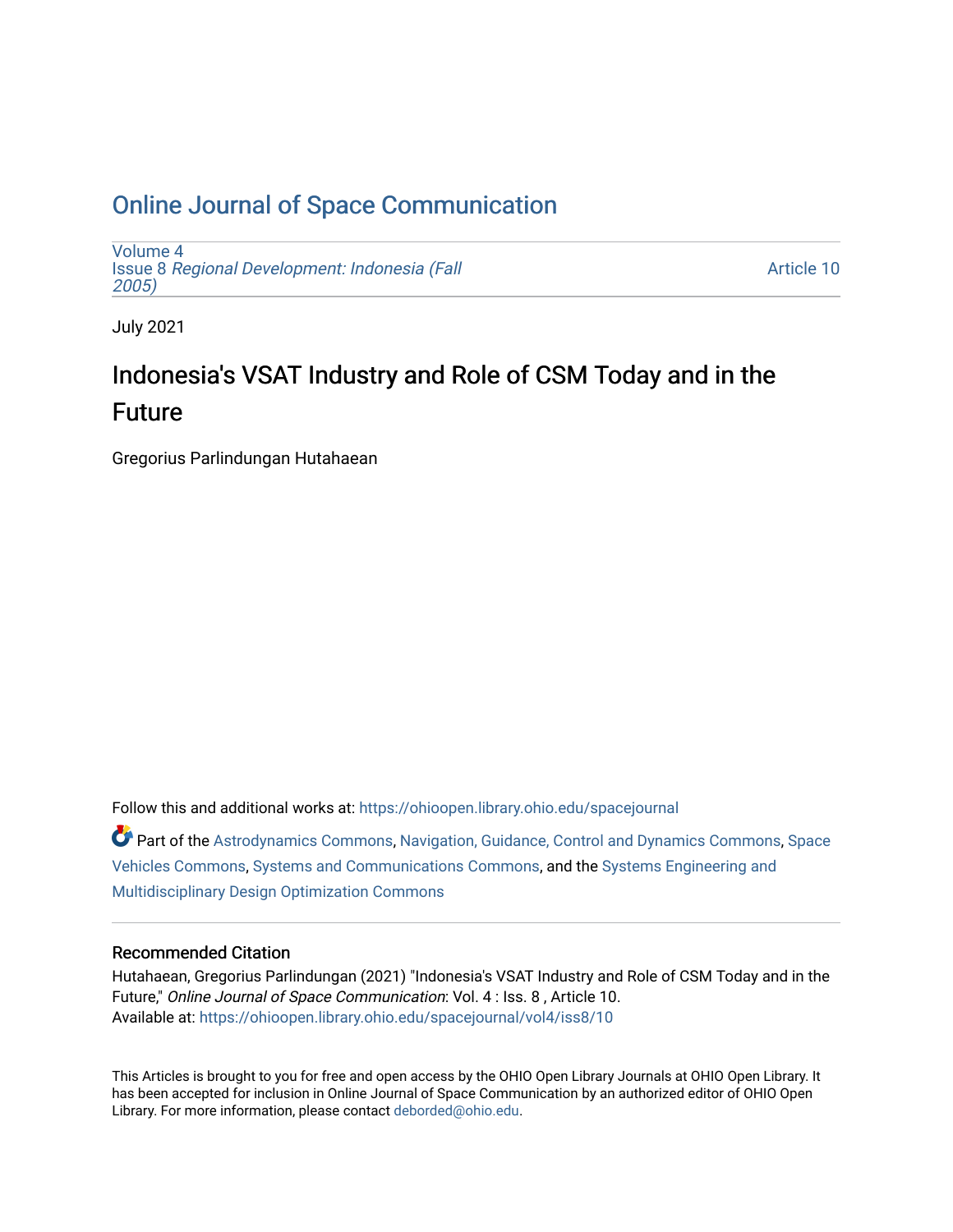Indonesia's VSAT Industry and Role of CSM Today and in the Future

Gregorius Parlindungan Hutahaean, Ir. MM

#### Background

PT Citra Sari Makmur, or "CSM," began its VSAT operations in 1989 and became the first VSAT operator for the public in Indonesia. In the beginning, VSATs were targeted mainly to the corporate market in Indonesia: entities that operated nationwide and needed online data communication for financial transactions, online integrated data bases and report consolidation.



Fig. 1: VSAT Telphony at a Public Internet Service Station

CSM was founded and led by an Indonesian businessman with vision, Mr. Subagio Wirjoatmodjo, who is currently also a member of MASTEL's executive board. MASTEL is the Telecommunications Association of Indonesia.

Today, CSM as market leader is holding 64% market share among VSAT public operators and 34% market share of the whole VSAT population in Indonesia. The market share report was published by Comsys, a research consultant based in London, U.K. CSM is among the 5 big players in the Asia Pacific region and for one of its products, namely SCPC, CSM is the market leader in the whole of Asia Pacific.

## Technology

The most common technology applied is the TDM/TDMA VSAT that enables the operator to share transponder bandwidth among various customers with different requirements for response time and traffic pattern. By sharing bandwidth, the transponder cost per VSAT can be maintained low. Although response time is somewhat longer (but still acceptable) with this technology, the monthly cost is very attractive and makes this product widely accepted in the banking and distribution industry.

Although TDM/TDMA VSATs have proven themselves as the best price performance product, some quality oriented customers still prefer dedicated SCPC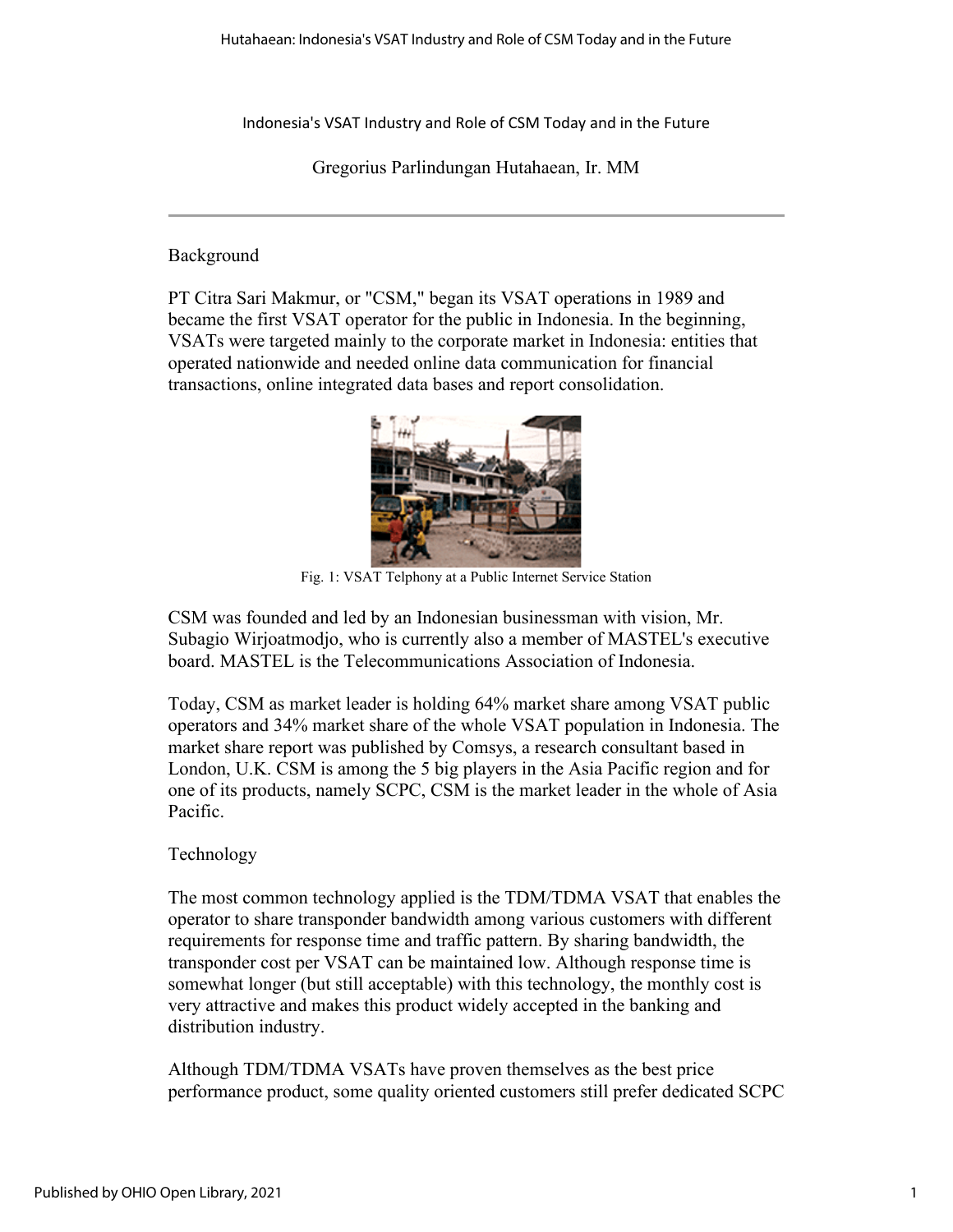(Single Carrier Per Channel) links for their communication lines, therefore CSM provided this type of service later on. This type of service generates more revenue than a TDM/TDMA VSAT. The users come mainly from the oil, mining and wood industry.

When the concept of bandwidth on demand emerged, some vendors were offering DAMA (Demand Assigned Multi Access). The main advantages offered by DAMA are efficient use of bandwidth by managing the bandwidth allocation among users in different applications and at different active times. CSM was soon offering this product, but it was not fruitful in reality due to similar patterns of user activity time and its performance inferiority compared to SCPC.

To provide so many services off the shelf, CSM involves many vendors, among others Scientific Atlanta, Hughes Network Systems, Gilat, Commstream, Agilis, Codan, Prodelin, not to mention vendors of supporting devices.

#### Indonesia's VSAT Industry

As CSM was growing, other operators attracted by the prospects of the telecommunication business, were entering the market. The second operator to come was Lintasarta focusing on banking and financial institutions. Some big banks then deployed their own VSAT network. The minimum number of remote VSATs must be 200 to be economical. Today, there are more than 15 licenses that have been issued by the Government of Indonesia to companies offering VSAT services. Among others can be mentioned Primakom, Patrakom, Sanatel, Tangara, Lintasarta and CSM.

## Corporate Customer Case

The main corporate customers of VSAT are financial institutions, distributors, oil & gas and other mining companies, and the wood industry respectively. About 70% of VSAT users come from banks and financial institutions.

When VSAT service was introduced in 1989 for the first time, the condition of leased copper lines was very poor in terms of availability, reliability and capacity. When bank deregulation was introduced in the early 1990s, the need to open new on-line branches and ATM locations sharply increased and filled up the leasedline waiting list in each of PT. TELKOM's Central Office. VSATs became the only available and rapid solution for banks to answer such a problem. Online transactions became a new way of competing between banks. Several big banks installed their own VSAT networks a few years later.

In the distributor business, an archipelago area such as Indonesia raises two issues: transportation and inventory maintenance. Transportation takes days and even weeks for isolated areas. In order to guarantee an adequate service level, inventory should be kept at a high level. If the status of inventory could be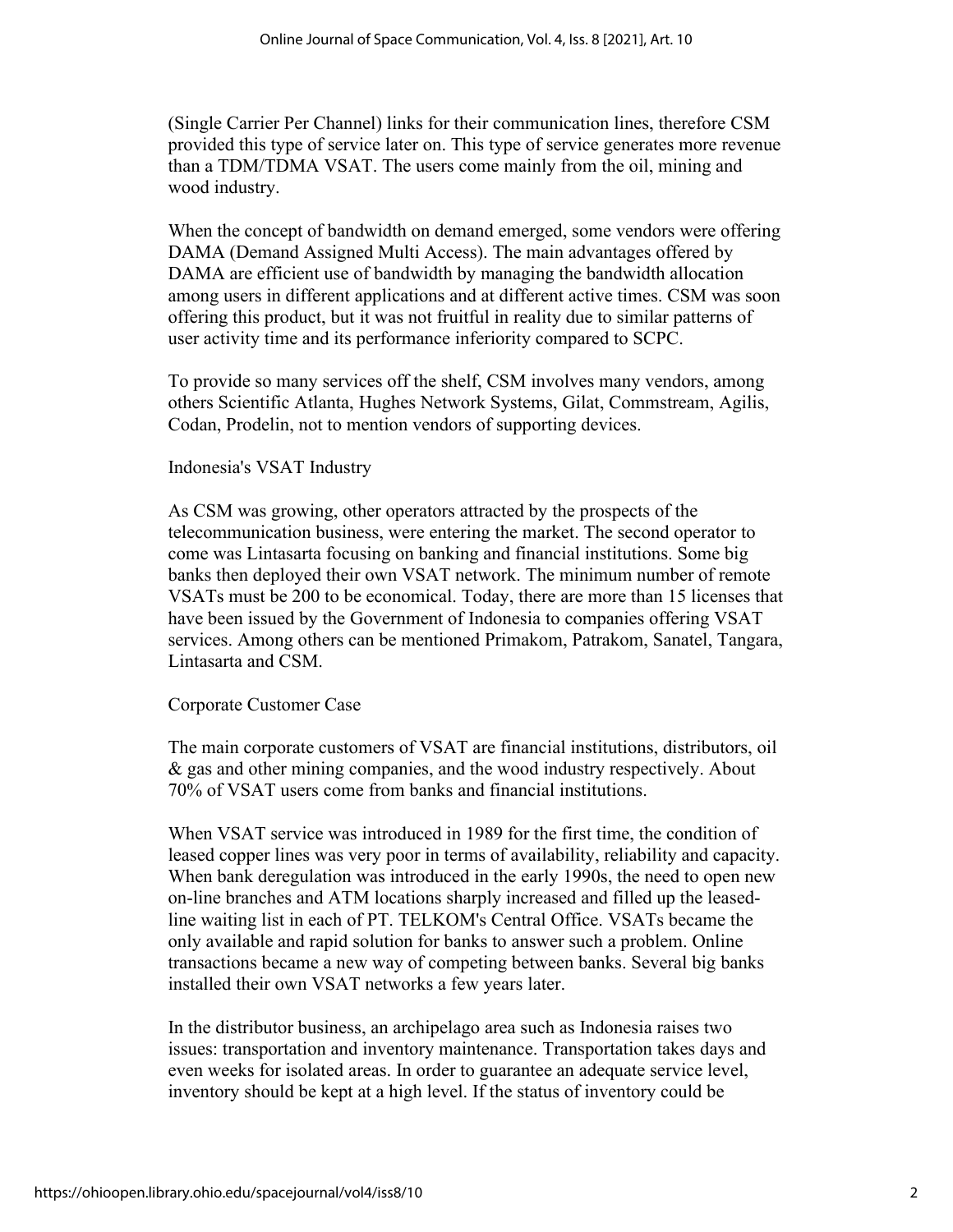monitored, then the nationwide inventory could be managed as a whole in a more efficient way and the service time to customer could be predictable and faster. Distributor companies that are CSM customers admitted that VSAT services contribute significantly in their business process.

While financial institutions and distributor companies use VSATs for real online transactions, the wood industry prefers to use them to send batch reports. The reports are used to control transportation of wood from the forest to the destination at saw-mills, plywood factories and others to follow the government regulations preventing illegal logging.

## SCPC VSATs for the Internet

In the mid 1990s, following the emergence of the Internet worldwide, ISPs were mushrooming in Indonesia. ISPs were opening their POPs everywhere. The lack of an intercity backbone in terms of availability, reliability and reasonable cost made the SCPC product the favorite among ISP operators. Almost all ISPs use CSM services to carry their intercity Internet traffic. The momentum unfortunately was not sustainable. The low penetration rate of Internet users and PCs, and the high cost of bandwidth to the USA made the ISPs business operate with negative margins and left a huge number of uncollectible invoices, finally becoming a burden for CSM. The ISPs then moved to the terrestrial frame relay solution which offered lower prices and lower delay time. However, we cannot imagine the Internet in Indonesia today, without the contribution of CSM in the beginning.

## TDMA VSATs for Rural Telephony

It was in 1996 when Regional Division VII (Divre VII) of PT. TELKOM of the Eastern Indonesia region was looking for a solution to fulfill its Universal Service Obligation target. The eastern region has so many islands, is low in population, and without an established backbone network compared to the western regions. VSATs were chosen because of their rapid installation time and there was no need to build a backbone network. The billing software could be customized to follow tariff regulations. The Call Data Record generated by the VSAT network is readable by the TELKOM Data Processing Center as a standard CDR.

The remote VSATs were installed at telecommunication kiosks complete with a charging meter. People could use the telephones with the standard rate as applied for every other ordinary telephone. The operator of the kiosk got his or her profit from the discount rate given by TELKOM. As the prototype project ran well and could generate profits, the same technology and a similar business scheme was adopted by Telkom Divre VI, covering the huge Kalimantan island. Today more than 500 VSATs are installed in these two areas. If the economic crisis in 1997 had not hit Asia and Indonesia in particular, we could have seen many more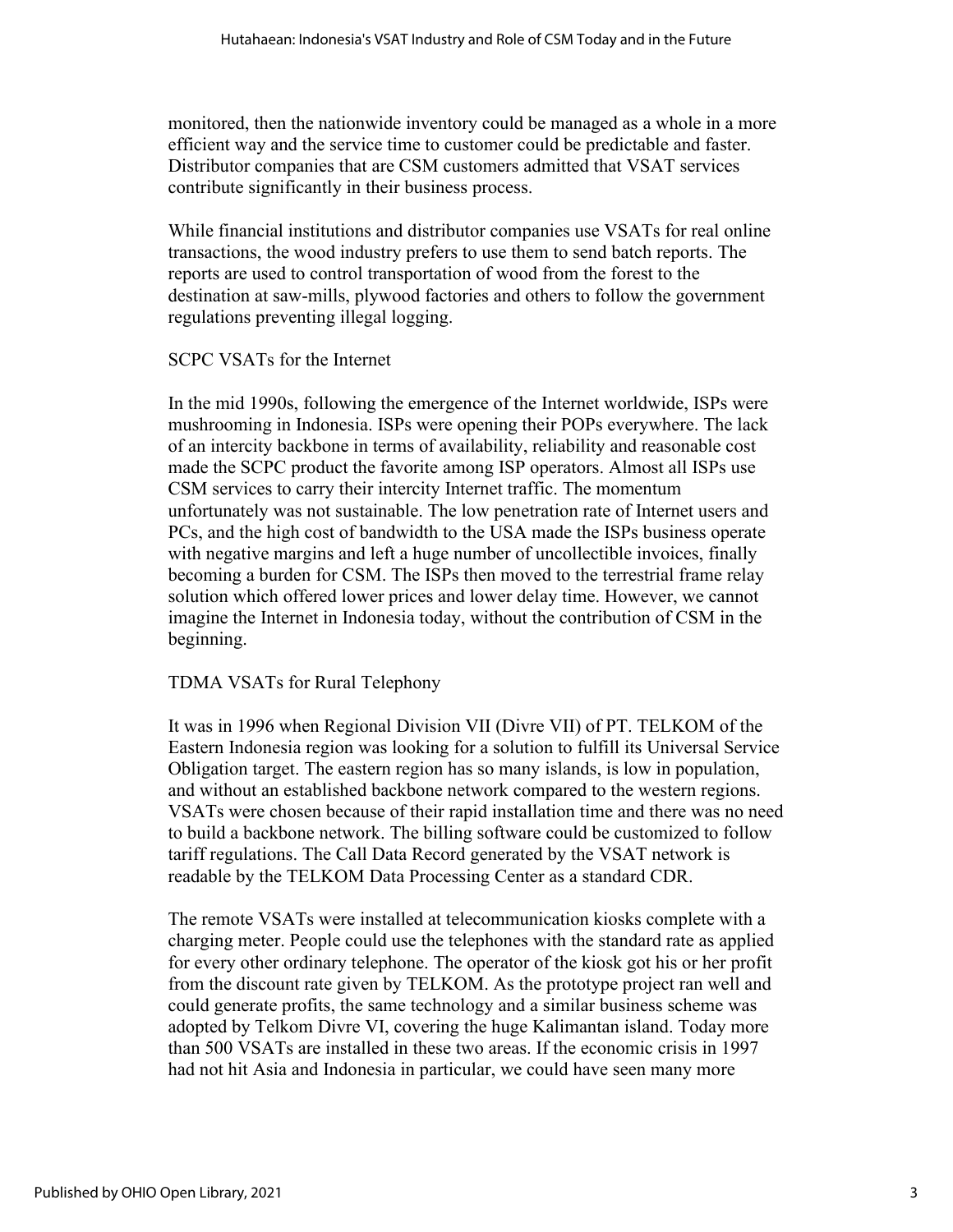VSATs, because projects with thousands of planned VSATs were being negotiated with TELKOM.

Internet Capability

The other benefit of a TDMA VSAT compared to other rural solutions is its capability to carry Internet traffic. The Broadband VSAT could offer up to 40 Mbps of downstream digital data. By introducing TCP spoofing and TCP accelerators the problem of propagation delay could be minimized.

Providing Internet in rural areas could play a significant role in helping to close the Digital Divide. The World Summit on the Information Society (WSIS) has a targeted that says, in 2015, half of the world population should have access to the Internet. For Indonesia, which has only 3.4% of its population connected to the Internet today, an all out effort should be performed. Providing Internet access to the rural areas would be very beneficial. Besides reducing isolation, it can contribute in the learning and education process. Videos of lessons can be broadcast simultaneously to classrooms, thus guaranteeing that all the schools in the villages have the same source of learning. Interactive discussions can also be conveyed through a browser application or even a telephone line using the same VSAT terminal. Should each villages have its own VSAT installed, then emergency or temporary needs such as natural disaster handling and general election reporting could be served in a much more planned way.



Fig. 2: TDMA VSAT system for multiple applications

#### Future Outlook

Terrestrial copper lines are the dominant transport medium deployed by TELKOM the incumbent telephony (POTS) operator. The number of copper lines is less than 10 million and concentrated in the big cities. Copper wires do not reach approximately 80,000 villages all over the 17,000 islands of Indonesia.